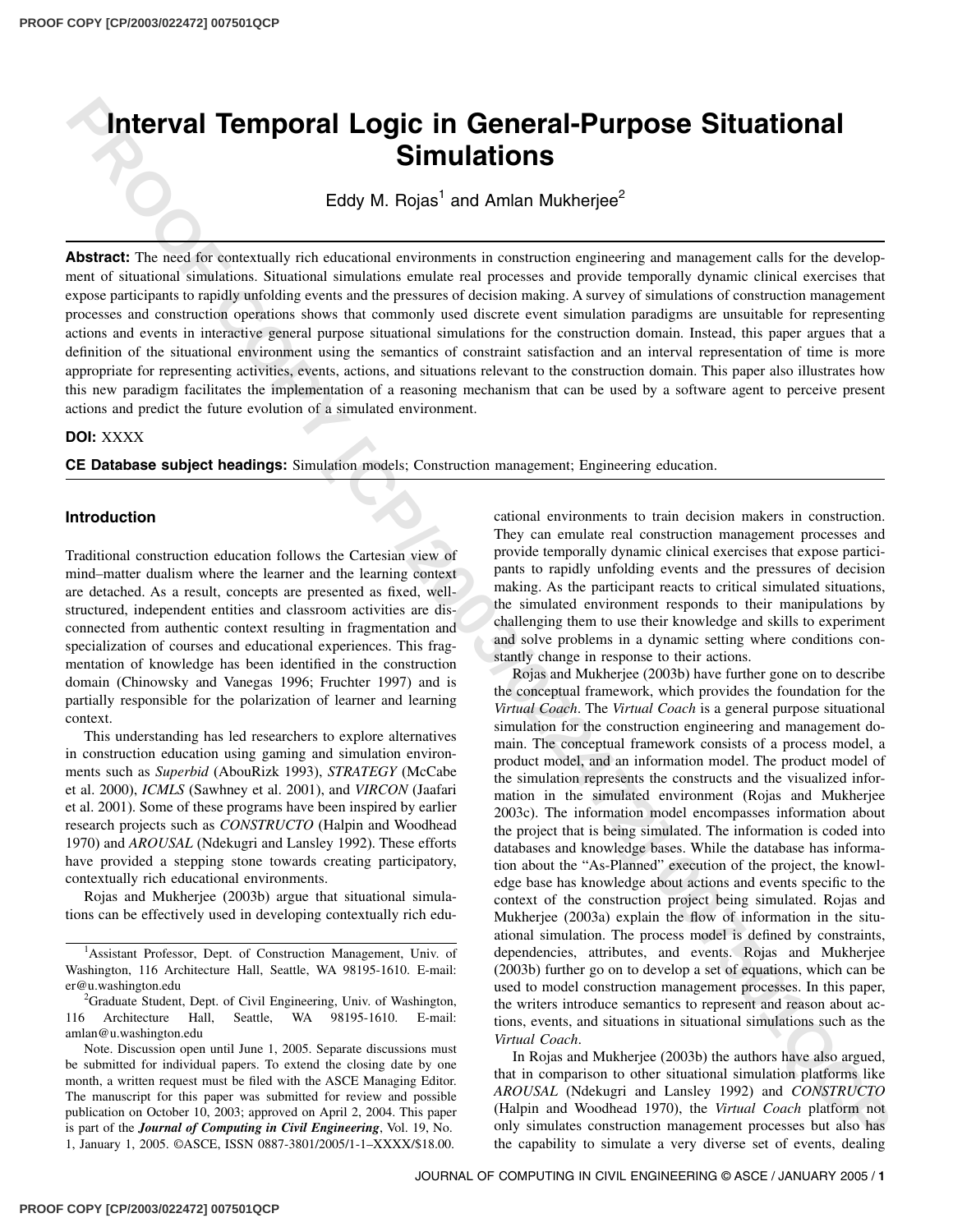with bad weather, labor management, space management, material allocation, and equipment management, within a general purpose framework, and an interactive user interface; challenging the participants to complete the project within limitations of budget and time in the face of critical events.

**EVERY ASSEMBLANCE CONSULTER CONTINUES CONTINUES CONTINUES CONTINUES CONTINUES CONTINUES CONTINUES CONTINUES CONTINUES CONTINUES CONTINUES CONTINUES CONTINUES CONTINUES CONTINUES CONTINUES CONTINUES CONTINUES CONTINUES CO** In order to come up with a situational simulation environment, which is general purpose in nature, we chose the semantics of temporal representation and constraint satisfaction. The following sections explore the reasons for this choice in more detail. A high level intuition is as follows: First, almost any problem that can be quantified can be expressed as a constraint satisfaction problem or a problem that can be solved by searching for an appropriate solution from within a given finite sample space. Second, the axioms of time being universal and verifiable, temporal reasoning can apply to formal systems across a very wide range of problems. In this paper, formal semantics are introduced for representing and reasoning about actions, events, and activities in a general purpose situational simulation using concepts of constraint satisfaction and interval temporal reasoning (Allen and Ferguson 1994). While this research was motivated by the development of the *Virtual Coach* in specific, it has implications in the future development of general purpose situational simulation environments for the construction domain in general.

## *Simulations in Construction*

A survey of simulations in construction engineering and management suggests that these can be classified using three different approaches. The first approach classifies simulations based on whether they are simulating construction management processes or construction operations. The second approach to classifying simulations is based on whether they are of a special purpose or a general purpose in nature. Special purpose simulations are restricted in scope to particular operations like tunneling or a particular management process like bidding. General purpose simulations allow for greater flexibility of scope since they are programmable.

The third approach to classifying simulations can be based on how interactive they are. Situational simulations are temporally dynamic and interactive in nature. In their simplest form, simulations of construction processes use a set of initial conditions and parameters, and a well-defined model to project outcomes regarding a simulated operation. For example, given information regarding the availability of trucks and loaders, their unit costs and the amount of earth to be moved, a process simulation would be able to project the total time and cost for an excavation operation. Situational simulations also have a well-defined model and a set of initial conditions, but as the simulation proceeds the system generates random events and expects the user to react to such events. How the simulation evolves is completely dependent on the underlying process model (Rojas and Mukherjee 2003b) used, the way the events are generated and user interaction.

Such an interactive simulation is very useful in developing learning environments in which the participant is capable of exploring "what-if" scenarios involving construction management processes. For instance, in a situational simulation of an earth moving operation participants might be in a situation where they have to deal with finishing an operation within time and budget constraints, under the influence of bad weather and a labor strike. Most of the surveyed construction simulations have very limited user interactivity.

The *Virtual Coach* is classified as a general purpose simulation of construction management processes. The relationship of the



**Fig. 1.** Relationship between virtual coach and other construction simulation environments

*Virtual Coach* to other construction simulation environments is illustrated in Fig. 1. It is also important to notice that research regarding simulations of construction operations have been moving from the general purpose to the special purpose, while research regarding simulations of the construction management process has progressed in the opposite direction. In order to develop a general purpose simulation environment, the authors looked at existing simulation paradigms that have been used in general purpose construction operation simulations. In the next section a review of the existing simulation paradigms in construction is presented and the case is made regarding why these cannot be used for the *Virtual Coach*.

## *Simulation Paradigms in Construction*

Martinez and Ioannou (1999) explain in detail the essence of construction simulation systems and justify the use of discrete event simulations for modeling construction operations. They go on to study the applicability of the activity scanning and process interaction simulation strategies to construction operations. Gil and Tommelein (2001) have also discussed the Event Scheduling paradigm.

Simulation languages such as *STROBOSCOPE* and *CY-CLONE* have for a long time provided a general and special purpose framework for simulating construction operations and construction management processes, with absent or limited interactivity. They are based on the *Activity Scanning* simulation paradigm, which treats activities and events as time points, and do not include any temporal reasoning.

Activity scanning simulation models are based on a set of "activities" each of which has a set of defined conditions and outcomes. Using a simple example, the "activity" in this context typically represents a single construction task and a construction operation can be simulated by a sequence of such activities. Hence, an earth moving operation can be represented by the activities: *PushLoad*, *BackTrack*, *Haul*, *DumpAndSpread*, and *Return*, each of which has a condition and an outcome (Martinez and Ioannou 1999). An activity cannot occur if the condition is not fulfilled and when it occurs it always produces the predicted outcome. This scheme provides a way of representing simple networks, which describe the relationships between the activities, conditions, and outcomes using directional arcs. The direction of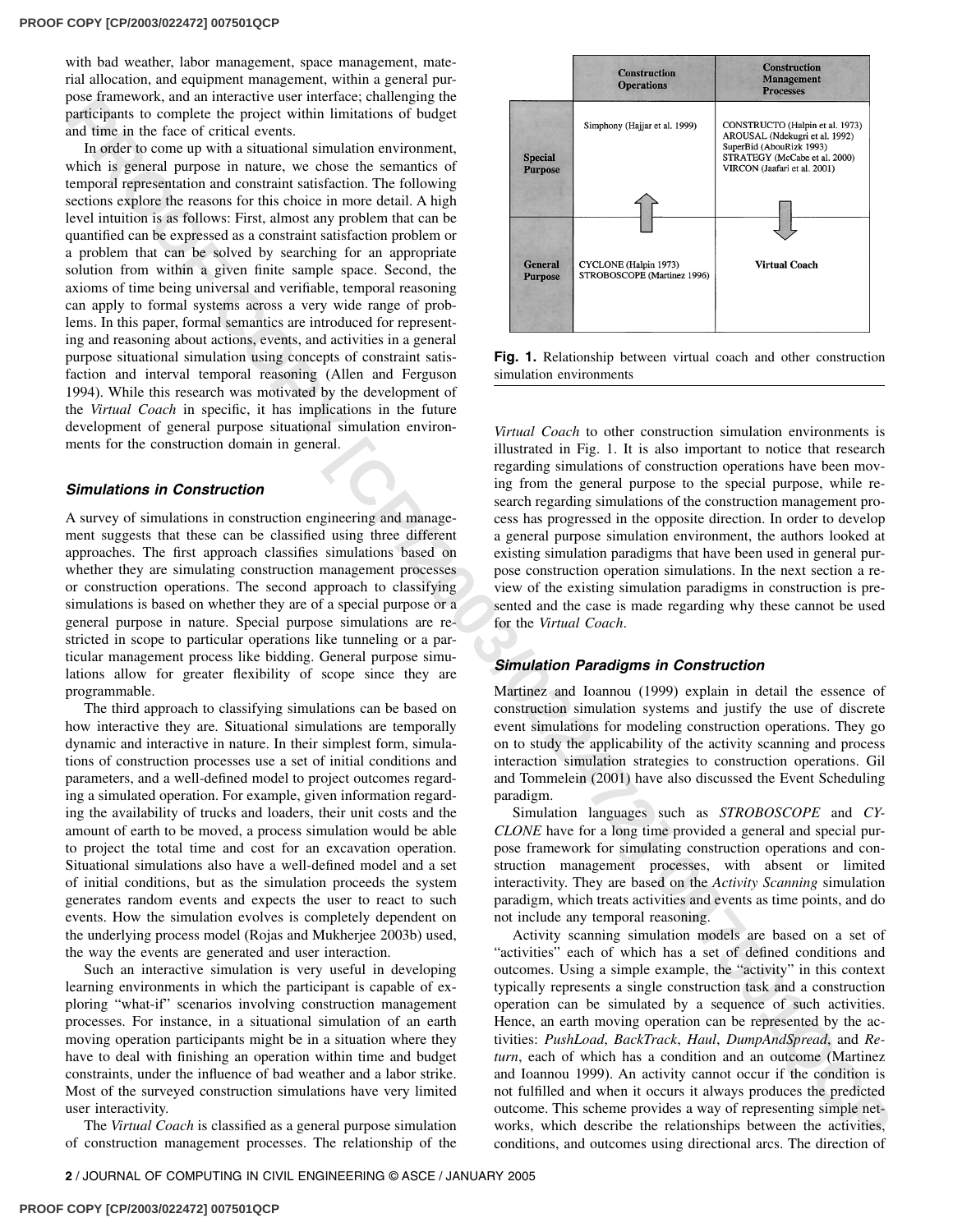the arcs goes from condition to activity to outcome. Such networks are referred to as activity cycle diagrams (ACDs). The major languages used for modeling construction simulation, namely *CYCLONE* and *STROBOSCOPE*, both use ACDs.

In discrete event models, like the ACD, discrete items change state as events occur in the simulation. The state of the model changes only when those events occur. The passing of time has no direct consequences. The advance of simulated time is hence a progression from event to event and often the temporal distances between these events are unequal. This representation paradigm creates problems in effectively representing multiple parallel events, which span over intervals of time.

Typically, events in the construction domain span over intervals of time and often more than one event occurs concurrently. If in the middle of a project there were *n* parallel construction activities in progress, the discrete event simulation paradigms would be limited in their ability to express more than one event at the same time; especially if the events have different durations. Reasoning about activities and events, which overlap in time and have temporal dependencies is also very difficult to express using the time-point approach in discrete event simulation paradigms. Using an interval representation of time allows for a successful representation of parallel events and the temporal relationships between activities and events, beyond start-to-finish relationships. In a subsequent section a formal comparison of time point representation and time interval representations in the construction domain is explored.

The *Virtual Coach* is a cycle-based simulation. Time, in the simulation, advances in equal contiguous increments. Events are represented by intervals, which are bounded by time points. Assertions about the simulation hold true over intervals of time, and the intervals of time are related to each other by semantics of interval temporal logic as propounded by Allen and Ferguson (1994). Finally, in developing a general purpose, simulation paradigm it is necessary to be able to represent and reason about broad classes of problems. The following section broadly classifies problems in the construction domain into constraint satisfaction and planning.

#### **Construction Management Problem**

Simulations are based on theoretical abstractions of the real life processes they emulate. The understanding of complex real life problems at the highest level starts with such abstractions. Dissociating detail from the underlying thread of reasoning can theoretically derive abstractions for processes. Similarly, the abstraction presented in this section is a first step at understanding the common threads of reasoning underlying the general class of construction management processes. It allows for the theoretical classification of problems in the construction domain, and is a stepping stone to developing a general purpose framework, which can handle a diverse set of problems within the construction domain. In the authors' quest for an abstraction of processes in the construction management domain, a hypothetical problem solver and a hypothetical agent are used.

An agent can perceive its environment through sensors and can act upon that environment through effectors (Russell and Norvig 2002). Agents are attributed a notion of intelligence. They can reason logically and act autonomously (free of human control) towards a goal. They are aware of the repercussions of their actions on the environment and dynamically integrate their experiences into existing reasoning mechanisms. In the computer mediated simulation domain there can be two kinds of agents: software agents (programs) and humans (interacting with a computer mediated environment). The human agent is henceforth referred to as the Participant.

A problem solver is a component of an agent (Talukdar, private communication 1998). Problem solvers perceive problems in the environment and solve them using a set of defined tools. While the problem solver allows the abstraction of classes of problems involved, the notion of intelligence in the agent allows the grasp of the underlying threads of reasoning in the world of construction. The problems in the preplanning and the implementation phases of a construction project are investigated next.

A state is a discrete structured representation of a problem. The set of all possible states defines the state space. The state space is finite. Search based problem solvers return a sequence of state transformations, which will allow an agent to transform an initial state to a goal state. The sequence of state transformations is arrived at using a goal test function that returns an index, which indicates how close a particular state is to the goal state. Such a sequence is generated by algorithms, which search the state space at every step to locate the state, which takes it closest to the goal state.

**PRODUCED METALLIGENT IN CONSULTER VALUE AND SERVE AND SERVE AND RESOLUTION CONSULTER VALUE AND CONSULTER VALUE AND CONSULTER VALUE AND CONSULTER VALUE AND CONSULTER VALUE AND CONSULTER VALUE AND CONSULTER VALUE AND CONSU** In context, to solving a problem, which deals with creating a construction plan, the state space consists of all possible partial and complete activity schedules. The initial state is an empty schedule and the goal state is the resource-loaded schedule. Successor functions are programs that allocate resources to activities from a set of available resources, to generate subsequent state descriptions. Successive states are partial schedules. In a schedule the activities take time and the resources are associated with costs. Allocation of resources to the activities is governed by a set of constraints. The same resources cannot be allocated to more than one activity simultaneously and only specific activities can be assigned specific resources. Labor and equipment allocation should be distributed to achieve optimal cost. Constraints defined on the ordering of activities are defined as precedence constraints. The problem formulation, in this case, is to assign resources to all activities, in keeping with resource and precedence constraints. This reduces the problem to a constraint satisfaction problem CSP.

Constraint satisfaction problems deal with the state in greater detail. The state is defined as a set of variables each of which is associated with a finite domain. The set of constraints define all the allowable combinations of values that the variables defining the state can take up. In the construction domain a state is defined by a schedule, which is a set of activities. Each activity is defined by variables, which describe the resources that the activity has been allocated. The goal test is the satisfaction of a set of constraints over a set of variables. The set of constraints are classified as the precedence constraints and the resource constraints.

The above analysis allows us to conclude that during the preconstruction phase the problem of creating a resource loaded activity schedule, also referred to as the "As-Planned" schedule, is a constraint satisfaction problem. A search based constraint solver can solve it. A number of research efforts support this claim. Succur and Grobler (1996) suggest a CSP formulation for the construction project planning. They represent a single project scheduling problem *S* by the tuple  $S_s = (\Gamma, P, \Lambda)$  where  $\Gamma = R_l$  is a set of resources, *P* is a representation of the project as a set of tasks which are represented using time intervals, and  $\Lambda$  is a set of agents which go about solving the constraint satisfaction problem. Such a structure essentially represents a set of precedence constraints (which they refer to as temporal constraints) and implicit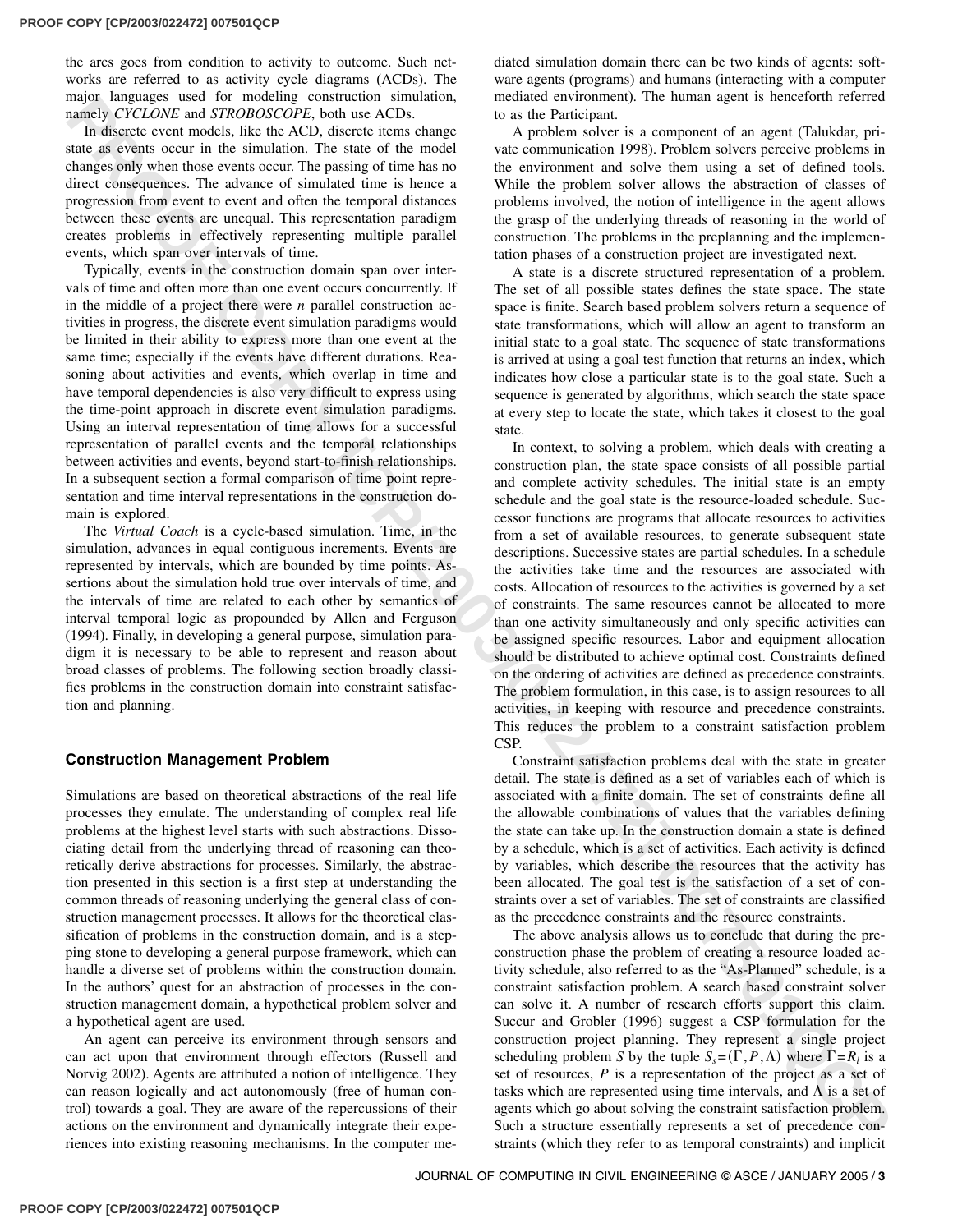resource constraints. They further go on to illustrate a solution by using forward-checking constraint propagation algorithms using pruning and conflict resolution. Hammond et al. (2000) suggest the use of a partitioned dependency structure matrix to represent information about a schedule. A closer analysis shows that the partitioned matrix is a state representation of precedence and resource dependencies in a schedule. There exists a finite set of such matrices for any given project. By reordering the sequence of design tasks to maximize the number of design tasks below the diagonal, the *DSM* software essentially deals with precedence constraint satisfaction by making state transformations. *WorkPlan* (Choo et al. 1999) also uses resource and precedence constraint satisfaction in the *WorkPlan* implementation.

During the project implementation phase, project managers like to stick to the "As-Planned" schedule as it already encodes the budget and time restrictions that they need to meet. However, in reality, circumstances seldom permit the "As-Built" schedule to be identical to the "As-Planned" schedule. Projects get derailed from the "As-Planned" implementation because of violations in resource and precedence constraints that define the constraint satisfaction problem in the preconstruction phase.

**EVERTHY AND THE PROTHUGE SECURITE AND THE STRUCTURE CONTINUES IN THE STRUCTURE CONTINUES IN THE STRUCTURE CONTINUES IN THE STRUCTURE CONTINUES IN THE STRUCTURE CONTINUES IN THE STRUCTURE CONTINUES IN THE STRUCTURE CONTIN** The next point of investigation is the violation of constraints. In this context, an action is defined as a trigger that creates a set of conditions in the construction environment resulting in constraint violations. The set of conditions triggered is defined as an event. This hints at the causal nature of events in the construction environment. According to Suchman (1967), causality can be applied when one input appears to imply the occurrence of an output, and a causal relationship can be inferred by analyzing how input and output are related or associated. Soibelman and Pena-Mora (2000) claim that Suchman's model can be applied to a construction project for intervening in a chain of events in three different ways: by apprehending and preventing the event from preconditions (primary intervention), reduction of postconditions (secondary intervention), and rehabilitation or reduction of future consequences (tertiary intervention). During the construction process, precedence and resource constraints are violated by various events, which occur in the construction environment. They directly result in disturbances or violations in precedence or resource constraints. An expert construction manager can apprehend constraint violations and/or take corrective measures every time there is one. While the number of possible events that can occur in the construction environment is probably infinite, it can be argued that all of them can be expressed as violations of a closed and finite set of constraints.

An example illustrating the causal nature of events may be expressed as: "a day of bad weather may create delays in outdoor activities." In the construction environment the occurrence of the action "bad weather" causes a related event defined by a delay. The result of the delay has cascading effects on the whole activity network further delaying future activities bound by precedence constraints. Similarly, there is a direct causal link between the delay in material delivery and the unavailability of material for specific activities. Unavailability of material translates to a resource constraint violation. The causal links between the effects of events and their occurrences, and the conditions, which lead to their occurrences, are formally described in detail in a later section in this paper.

The authors argue that the construction management domain is governed by a set of precedence and resource constraints the violation of which, during the construction phase, triggers events. Such events, though specific to the construction environment, are causal in nature. This suggests that given a language to formally

represent actions, events, and their relation to constraint violations we can reason about information in a temporally dynamic construction environment. A hypothetical agent can use such a representation to autonomously reason about future events and possible repercussions. This takes the issue to the domain of planning.

Planning problems make use of problem structure to generate relevant plans. Unlike search based problem solvers which are dependent on a specific set of successor functions to affect the environment, planners have a greater degree of autonomy and can create plans which are sensitive to context specific information. To describe the structure, which defines the context, a state description of the environment is not enough. State descriptions are discrete and do not allow the expression of multiple relationships changing simultaneously across time. A formal language is necessary to describe such changes in the environment. The job of an agent attempting to implement a construction project is to dynamically update existing schedules by satisfying constraints, while being sympathetic to the context in the environment, participant interactions, and possible future repercussions. Meanwhile, the participant is in charge of managing the implementation of the project by looking out for constraint violations, and taking corrective measures to make sure that the project is completed despite the constraint violations. The semantics developed in the next section provide a language, which can be used by the agent to represent and reason about construction domain events within a general purpose situational simulation environment.

## **Formalization of Interval Temporal Logic Model**

The first part of this section explores the representation of time using intervals bounded by time points. The basic axioms of interval temporal logic have been borrowed from the work done by Allen and Ferguson (1994). We have added some more axioms to suit representation of activities and events particular to the construction domain. The second part of this section formally defines the situational simulation environment in terms of variables and predicates in a way suitable for representation of actions and events. Finally, the section concludes by formally explaining why a time interval based representation is more suitable than a time point based representation.

## *Notion of Time*

Time has no beginning or end. Time is an infinite interval and any simulation is effectively some finite subset of this infinite interval. All assertions can be expressed in terms of time. In a temporally dynamic world, the validity of an assertion is defined by intervals of time in which it holds true. A universal truth holds over the infinite interval of time, while an assertion about a spell of low productivity will only hold over a finite interval of time. This allows the description of aspects of the environment within a structure of time. A premature falsification of the assertion is a shortening of the interval, while extending the associated time interval can extend the validity of an assertion. A truth assertion about the availability or requirement of a resource over an interval of time can be used to represent resource constraints. Ending and starting time points define time intervals. In fact, all intervals are sets of time points bounded by starting and ending time points. This structured notion of time allows us to appropriately represent precedence constraints.

**4** / JOURNAL OF COMPUTING IN CIVIL ENGINEERING © ASCE / JANUARY 2005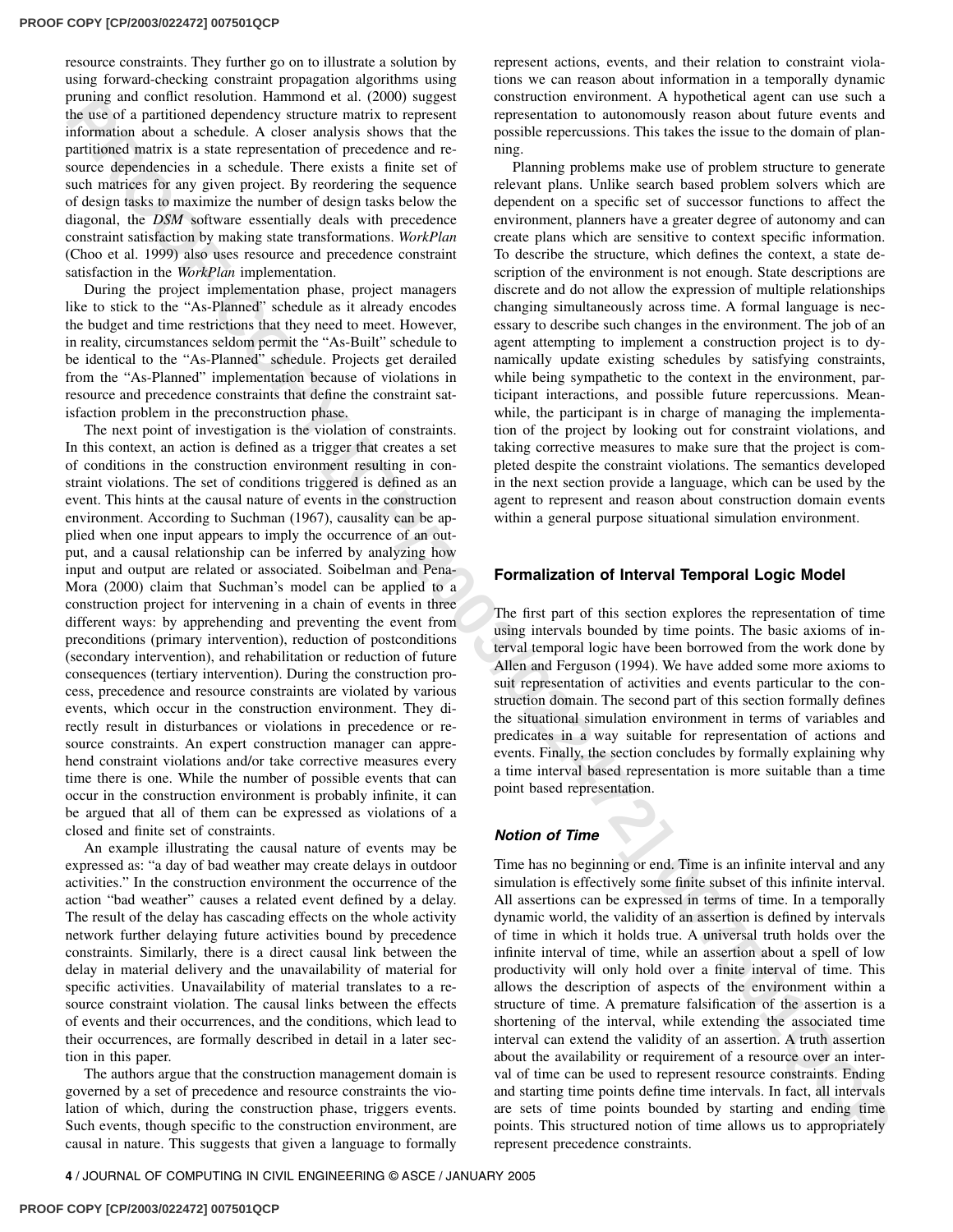

#### **Time Points and Time Intervals**

Time points are always represented by positive integers and represent instants in the continuum of time. In the situational simulation environment, a time point is defined as the smallest discrete interval of time within the scope of the simulation and is referred to as the discrete granularity "**p**."

A series of consecutive time points make up a time interval. Every time interval is associated with an ordered pair of integers. The integers define the start and end time points of the time interval. Hence, a time interval *i*, which stretches from the third day to the fifth day of the simulation, will map onto the ordered pair {3,5} where the discrete granularity of the simulation is 1 day. When a time interval represents an activity, the time points represent the early start and early finish points for the activity

$$
\forall i. \ \exists J, K. \ J < K \tag{1}
$$

The interval duration is given by *K*−*J*+1

$$
i: \{J, K\}; i. start = J, i. end = K
$$
 (2)

The convention followed in this paper is that all time points are represented in the upper case, while all time intervals are represented in the lower case.

This model uses an interval representation of time as proposed by Allen and Ferguson (1994). On the basis of the axiomatic relations *Meets*, *Before*, and *After* defined on intervals by Allen and Ferguson, precedence relations between intervals have been axiomatized to aid representation in the situational simulation domain. A diagrammatic representation of the axiomatized time intervals can be seen in Fig. 2. The precedence relations developed include consequence, coincidence, precedence and concurrence. A brief review of the relations *Meets( )*, *Before( )*, and *After( )* follows.

*Meets* Two time intervals *i* and *j* are said to meet if and only if *i* precedes *j*, and yet there is no time between *i* and *j*, and *i* and *j* do not overlap. In terms of discrete time points this can be axiomatized as

$$
\forall i, j. \exists I, J, K, L. \ (i = \{I, J\})
$$

$$
\land \ (j = \{K, L\}) \land (J = K - 1)
$$

$$
\Rightarrow \text{Meets}(i, j) \equiv i : j \tag{3}
$$

It can be proved from this axiom that a time interval cannot meet itself. This rules out possibilities of circular models of time.

*Before* A truth value for  $Before(i, j)$ , implies that interval *i* starts before interval *j* and can be expressed as

$$
Before(i,j) \equiv \exists m. \text{ Meets}(i,m) \land \text{Meets}(m,j) \equiv i < j \quad (4)
$$

*After* The inverse of Before is After, which is defined as

$$
After(i,j) \equiv \exists m \, . \, Meets(j,m) \land Meets(m,i) \equiv i > j \qquad (5)
$$

Precedence constraints between time intervals representing activities, actions and events are based on the definitions of the following axioms.

*Consequence Axiom 1: An interval i is said to be immediately before another interval j if i precedes j and meets it. Inversely, the interval j is said to be immediately after the interval i*

$$
\forall i, j. \quad ImmBefore(i, j) \Rightarrow (i < j) \land (i:j) \equiv ImmAfter(j, i) \\
\Rightarrow (j > i) \land (j:i) \tag{6}
$$

*Coincidence Axiom 2: Intervals i and j are said to have a coincident point of beginning if there exists a time interval t which comes immediately before both i and j*. *Similarly, if there is a time interval which comes immediately after two time intervals i and j then they are said to have a coincident point of ending*

$$
\forall i, j. Begins(i, j) \Rightarrow \exists t. ImmBefore(t, i) \land ImmBefore(t, j)
$$
\n(7)

$$
\forall i, j \; Ends(i,j) \Rightarrow \exists t \; \ldots \; ImmAfter(t,i) \land ImmAfter(t,j) \tag{8}
$$

*Precedence Axiom 3: Two time intervals i and j will always have a finish to start precedence relationship defined by the time interval p*.

Combining Eqs.  $(6)$ – $(8)$  we get

 $∀i,j,p$ .  $PrecConst(i,j,p) \Longrightarrow (ImmBefore(i,p) \land ImmAfter(j,p))$ 

 $∨$  (*Begins*(*j*,*p*) ∧ *Ends*(*i*,*p*))

$$
\forall i, j, p. \ \text{PrecConst}(i, j, 0) \Rightarrow i < :j \tag{9}
$$

*Concurrence Axiom 4: Given that*  $p_{now}$  *is the discrete granularity which represents the current time in the simulation, all time intervals which span across it are said to be concurrent*

$$
\forall t \; ConCurrent(t) \Rightarrow p_{now} \subset t \tag{10}
$$

# *Definitions*

# **Time–Activity Plane**

An activity is an emulation of a real life construction operation and is represented by an interval, which has the same length as its duration. Activities take time from start to completion. Activity intervals are dynamic in nature, as activity durations may change

JOURNAL OF COMPUTING IN CIVIL ENGINEERING © ASCE / JANUARY 2005 / **5**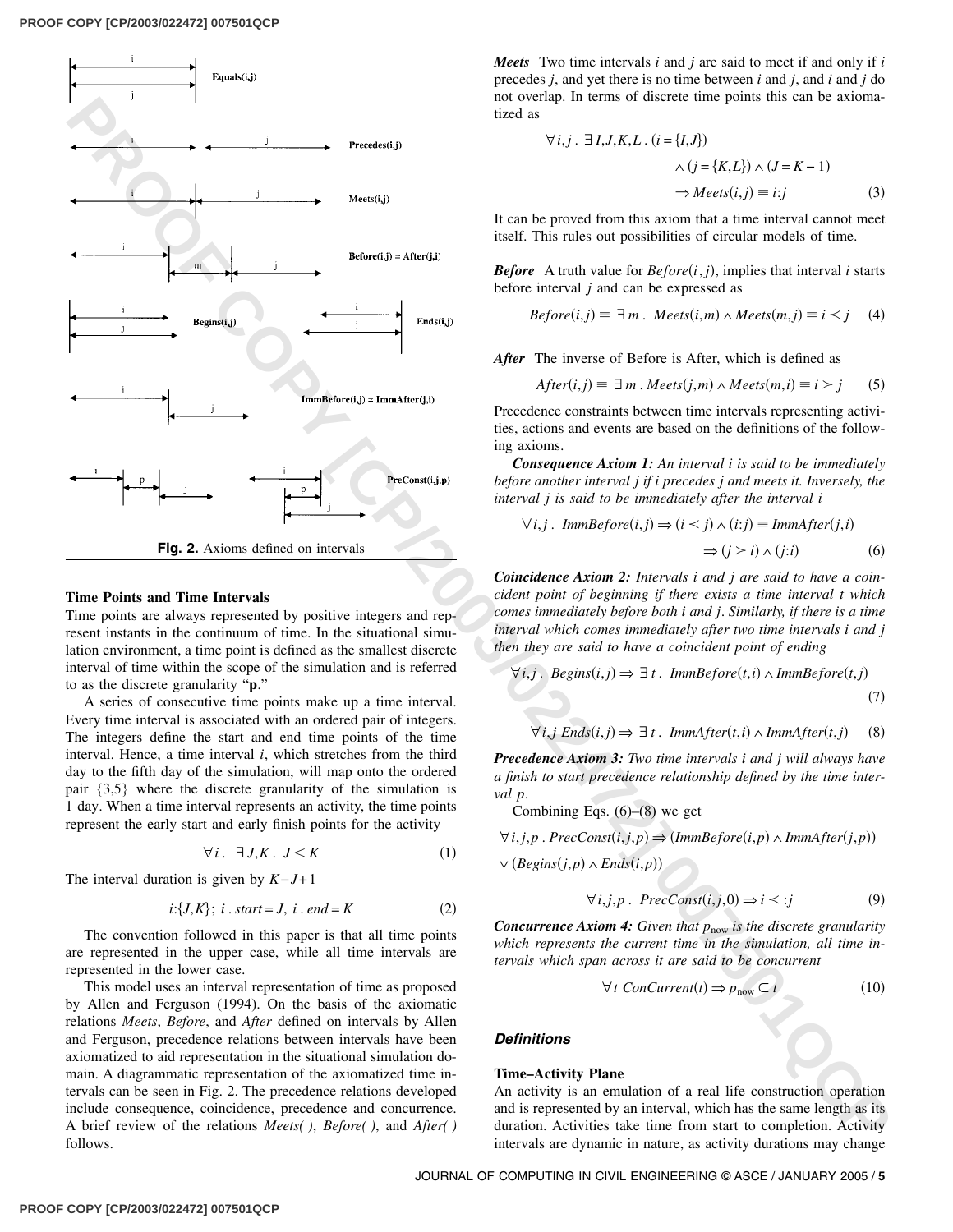

**Fig. 3.** Worlds and subworlds in activity–time plane

during the construction process. A construction project being simulated can be divided into an integral number of discrete time points of length equal to the discrete granularity *p* of the simulation. The total number of time points multiplied by the length of a time point gives the total time of the project.

**30 the souther discusses of the souther density of the souther density is equilibrium to the southern and the southern and the southern and the southern and the southern and the southern and the southern and the southern** The time–activity plane (Fig. 3) is a discrete plane defined by the positive time axis and the positive activity axis. The time axis increases in the positive direction and represents discrete time points. Each activity is represented by a discrete unit on the activity axis, as an interval in time spanning a set of time points bounded by the starting and ending time points on the time– activity plane. Each activity interval is a set of *n* time points of length *p*. The activity–time element is thus the unique ordered pair  $(i, T)$  on the time–activity plane representing the activity  $i$  at the time point *T*. The activity–time element is the basic unit of all information representation in the simulation. The simulation proceeds from time point to time point. Each element  $(i, T)$  has associated with it minimum material, labor, and equipment requirements for the activity  $i$  at the time point  $T$ . An activity  $i$  is constrained not to start at the time point *T* if the minimum requirements associated with the element  $(i, T)$  are not fulfilled.

#### **Environment**

The environment sets the scene for the situational simulation. It is the participant's perception of the simulated construction project. It is interactive, temporally dynamic and virtual in nature. The environment emulates activities, events and processes pertaining to construction projects. It is characterized by a set of variables, each of which describes a unique aspect of the environment.

#### **Variable**

A Variable is a symbolic representation of an aspect of the simulation environment. There are two types of variables in the environment. The first type represents aspects that are defined over discrete domains. Such variables are used to logically reason about the environment. The second type of variables is defined over continuous domains and is used to model the dynamical behavior of the system.

The discrete variables can only take up values from a discrete finite domain  $S = [s_1, s_2, s_3, \dots]$ , which is the set of all possible attributes of the aspect described by the variable. Every aspect in the environment is completely defined by the set of attributes *S*. Hence, every variable maps on to a unique domain. A set of variables completely characterizes the environment. Precedence and resource constraints are relationships between the variables

and determine the values taken up by the variables. The environment  $(E)$  being a composition of the entities is expressed as a set of the variables defining its entities

$$
E = [\nu_1, \nu_2, \nu_3, \dots, \nu_n]
$$
\n<sup>(11)</sup>

where domain of

$$
v_i = S(v_i) = [s_1, s_2, s_3, \dots, s_k]
$$
 (12)

In Eqs. (11) and (12), the symbol  $v_i$ =a variable which describes the aspect  $v_i$  in the environment. There is a closure on the set of discrete variables in the environment. Hence, as the simulation proceeds, the variables may take up different attributes from the domain, but new variables may not be added to the set.

A combination of *n* such variables completely defines the simulation environment, as expressed in Eq. (12). As the environment changes, variables take up different values from their domains to reflect the change. This information is expressed through Boolean predicates, which state the truth regarding time intervals over which variables hold particular values. The truth that the entity represented by the variable  $v_i$  has the attribute value  $s_1$  over the time interval  $t$  is represented by the predicate

$$
\nu_i(s_1, t) \tag{13}
$$

For example, the aspect Weather may be represented by the variable weather, which could take values from the domain [sunny, rainy, snowy]. The predicate weather(sunny, $t$ ) signifies that the weather in the environment will hold sunny over the time interval *t*. Reasoning in the environment uses conditions, which are conjunctive clauses (a conjunctive clause is a first-order logically ANDed expression of simple logical predicates). Hence, the condition representing snowy weather and null productivity over the interval *t* is represented by the sentence

$$
weather(snowy,t) \land prod(null,t)
$$
 (14)

Variables are homogeneous over the time intervals in which they hold. Unless otherwise altered, it may be assumed in the above example that the weather will hold snowy for the entire interval *t*.

The set of variables, which are defined over continuous domains, encode information about the quantities (number of units) of resources that activity intervals use/require. These variables can also be expressed as predicates that hold representative values over intervals of time. They are not used for logical reasoning, but as parameters, which pass numerical information to the mathematical model. These variables are used to calculate derived variables such as remaining duration, direct costs and production rate.

#### **Variable Classification**

Entities in the environment, as represented by variables, are often specific to the context of certain activities. This calls for a classification of variables in the environment. All variables that describe aspects of particular activities are *activity specific variables*; all variables that describe aspects relevant to the whole time–activity plane are *global variables*. For example, weather is a global variable since its effects can be felt across activities. However, the availability of an exclusive material or a certain piece of equipment is specific to that particular activity. For example, the unavailability of earth-moving equipment will not affect a concrete pouring operation, even though it will delay a concurrent earth moving operation. All discrete variables are collectively referred to as environmental variables. All of them can also be classified as activity specific variables or global variables.

**6** / JOURNAL OF COMPUTING IN CIVIL ENGINEERING © ASCE / JANUARY 2005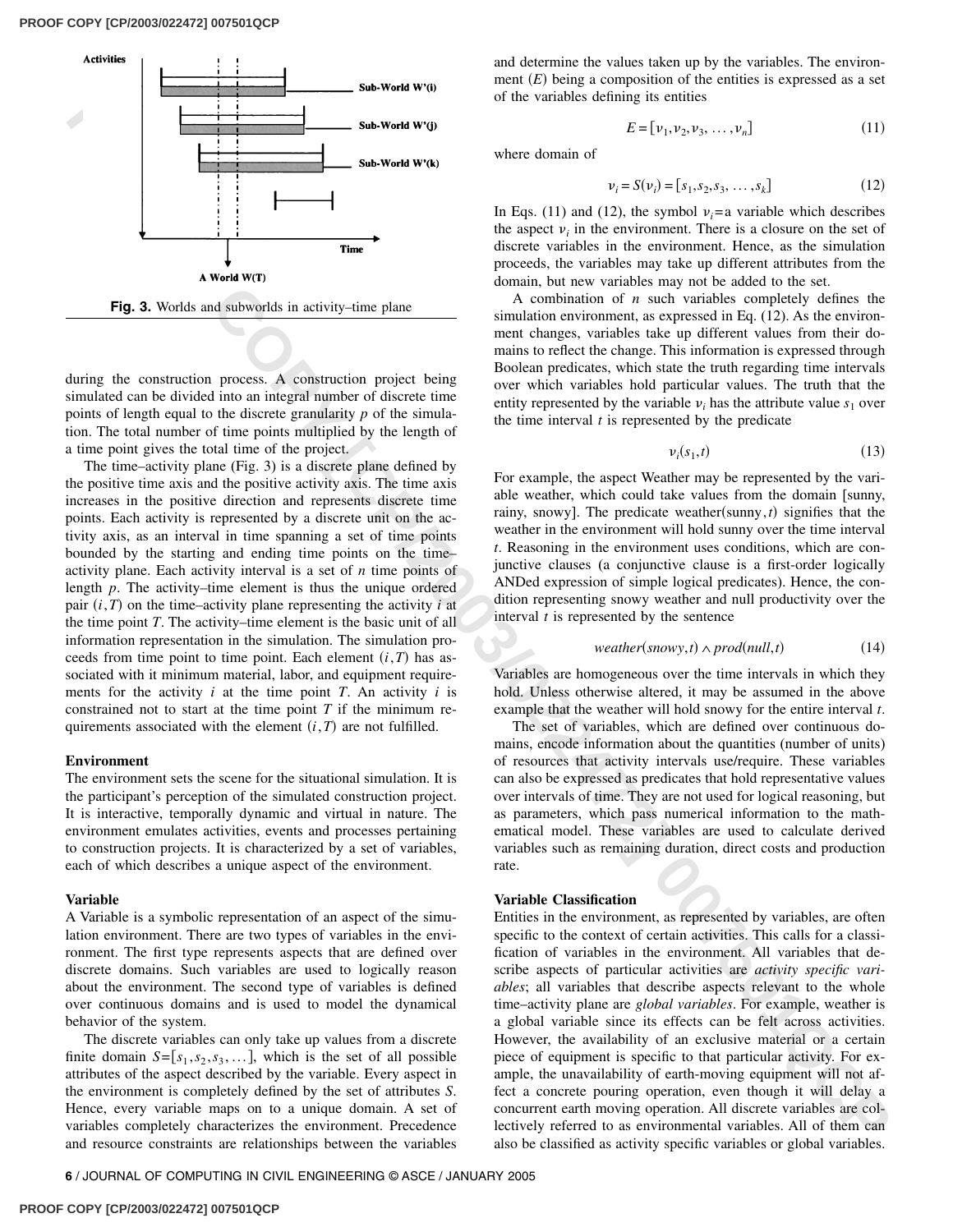It is possible for more than one concurrent activity to have instances of the same variable with differing values at the same point of time. For example, the labor efficiency for an activity might be 100%, while that of a concurrent activity may be 80%. Thus, the activity specific variable representing labor efficiency can take up two different values in two different *contexts* at the same time. We define contexts as dynamic time intervals identical to the activity intervals. For all intents and purposes, the contexts are set by activities. Activity specific variables are always in context to the activity, which they define, and at any point of time there can be multiple instances of the same activity specific variable, each in context to a different activity. However, within the same context no variable can have multiple instances, as that would mean an entity having more than one attribute at the same time. This understanding is the basis for the formal definition of *activity specific variables* as variables, which can have multiple instances across contexts at the same time, and *global variables* as variables, which can only have a single instance across all contexts at any point of time.

The variables, which are defined over continuous domains, are all context specific variables. With respect to the mathematical model (Rojas and Mukherjee 2003b), they are independent variables, which are passed as parameters to functions, which compute the derived, or dependent variables (Rojas and Mukherjee 2003c). Continuous variables are used to model the dynamical behavior of the system and are referred to as *independent variables*. A more detailed description of their behavior is beyond the scope of this paper.

#### **World**

A world is a snap shot of the environment at a specific time point *t*, as shown in Fig. 3. The time point is the granularity of the simulation and is usually represented as a day. Progress from day to day in the real world translates to progress from time point to time point in the simulation. The simulation thus moves from one world to the next. Symbolically, the world at the time point *T* is denoted by  $W(T)$  which is given by the set of all variables defining the environment at that time point

$$
W(T) = E|_T \tag{15}
$$

#### **Subworld**

The set of all variables in the environment, which belong to the same context, is defined as a subworld. The subworld is therefore a subset of the world where all the variables are specific to a particular activity that defines the context, as shown in Fig. 3. For the context defined by the activity interval *i* the subworld at the time point *t* is the set of *m* variables which describe entities in the activity and is denoted by

$$
W'(i) = \{v_{i1}, v_{i2}, \dots, v_{im}\} \in E|_T
$$
 (16)

At any time point *t*, if the ongoing activity intervals defining the concurrent contexts are  $i, j, k$ , then the set of environment variables is given by

$$
W(T) = [W'(i) \cup W'(j) \cup W'(k)] + W'(\Phi)
$$
 (17)

and  $W'(\Phi)$  is a uniquely defined pseudocontext for global variables

$$
W'(\Phi) = Set \_ of \_ Global \_ Variables
$$
 (18)

#### **Actions, Events, and Situations in Situational Simulations**

Temporal logic is also used to expressively represent actions, events, and situations. Actions are triggers, which create events and situations. Some examples of outcomes of actions are bad weather, material delivery, reallocation of resources, labor strikes, etc. In the simulation environment actions occur instantaneously in time, at the starting time point of the interval of the event they trigger.

**EVALUATION CONTRACT CONSULTION AND ARRANGEMENT CONSULTION AND ARRANGEMENT CONTRACT CONTRACT CONSULTION AND CONTRACT CONTRACT CONTRACT CONTRACT CONTRACT CONTRACT CONTRACT CONTRACT CONTRACT CONTRACT CONTRACT CONTRACT CONTR** Events reflect the effects of real life episodes on resource and precedence constraints within the construction domain. All events span over time intervals. Each event is associated with three sets of variables: the *Pre-Condition* set, the *Event Condition set*, and the *Consequence* set and is triggered by a unique action. Member variables of the event condition and precondition sets are identical. However, the variables in the two sets must have different attribute values. The change in attribute values is triggered by actions. The event is reflected by the event condition set of variables. Future effects of the event are captured in the consequence set, which is a set of assertions about values of variables in the future. The compound predicates  $Pre\_Cond(t), Event\_Cond(t),$ and  $Consequence(t)$  are conjunctive clauses of simple predicates which assert attributes of the member variables over the time interval *t* during which the conditions specified by the precondition, event condition, and consequence sets hold, respectively. They are also homogeneous over the time intervals in which they hold. For example, in the event of a labor strike that lasts for the time interval *t*, productivity (represented by the variable prod) for all activities is reduced to 0 due to a 0% availability of labor (represented by the variable labor). In this case, the event condition set is {labor(null,t), prod(null,t)} across all activity contexts. The precondition set is  $\{ \text{labor}(\langle 0\%, t' \rangle, \text{prod}(\langle 0\%, t' \rangle)\}$ and the predicate  $Meets(t', t)$  is true. This event represents a violation in a resource constraint. The action to create the labor strike event can only be taken if the precondition set is fulfilled in the immediately previous time point. This is expressed as

$$
\forall t. \text{ Act\_Labor\_Strike}(t. start) \Rightarrow \exists t'. \text{ labor}(\langle 0\%, t' \rangle \land \text{prod}(\langle 0\%, t \rangle) \land \text{Event}(Labor\_Strike, t) \land \text{ImmBefore}(t', t)
$$
 (19)

The fact that the precondition set is a necessary condition for an action to occur and that every action triggers an event is used to axiomatize the definition of an action as

$$
\forall t. \text{ Action}(t. start) \Rightarrow \exists e, t'. Pre\_Cond(t') \land Event(e, t) \land ImmBefore(t', t)
$$
 (20)

The converse of the above axiom does not hold, however, if the precondition set holds, then it may be concluded that the action may potentially be taken. This is axiomatized as

*Axiom 5*: *A specific action can be predicted to potentially occur at T*+1 *if for all contexts concurrent at both T and T*+1 *there exists* at least one context i such that W'(i) at t has a subset of variables which satisfy the precondition set of the action.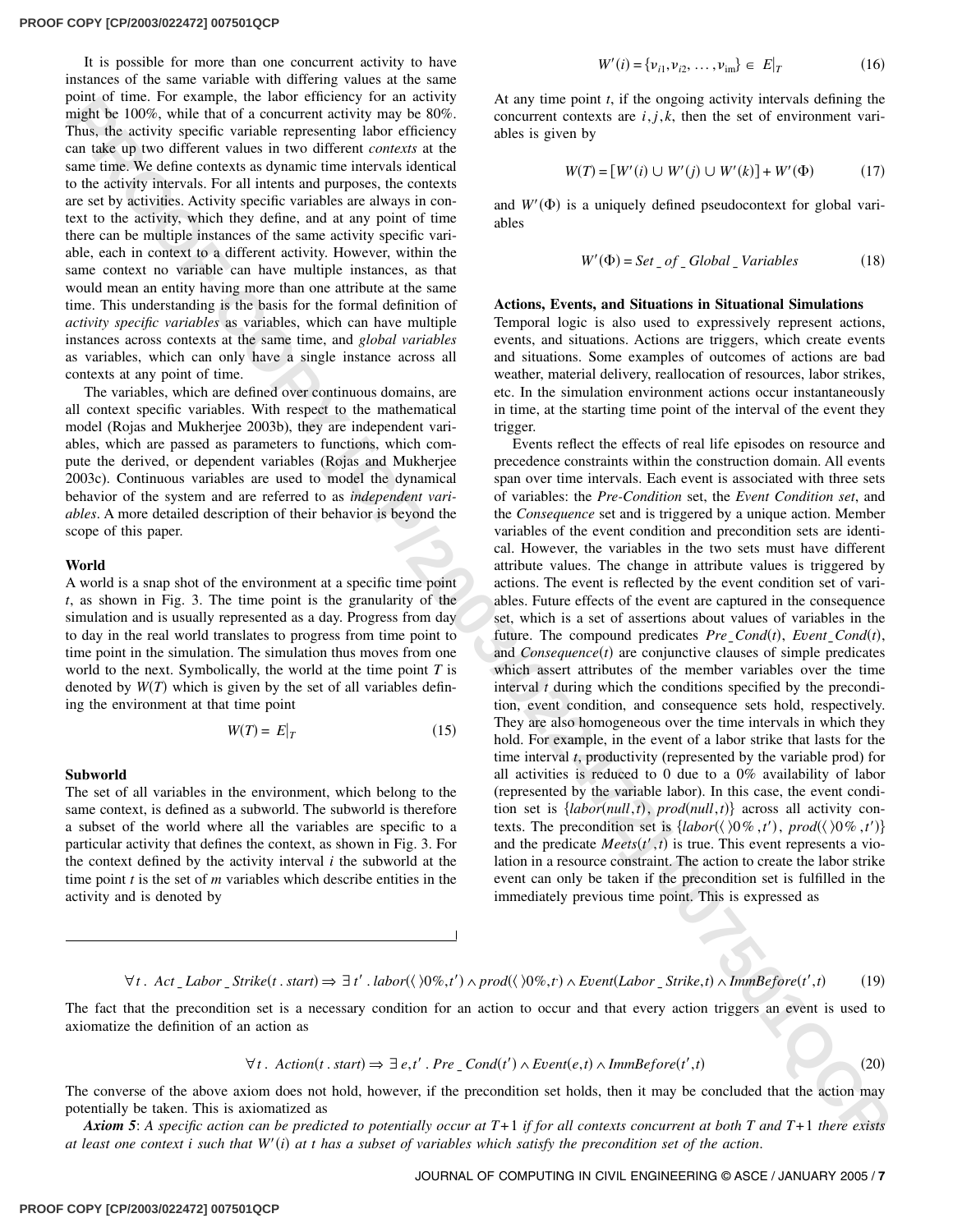Consequences of an event are assertions about the future that are direct outcomes of the event. The consequence set is a set of variables that assert attributes of entities in a future time interval, which is directly affected by the occurrence of the event. For example, in the case of the event Labor\_Strike, the productivity of all activities may take a while to recover, and continue to be at 50% for the time interval *t*<sup>*n*</sup> immediately after the Labor\_Strike event is over. The time intervals t and t'' are tied by the precedence constraint predicate. Hence, the labor strike event may be defined in first order predicate logic as:

$$
\forall t. \text{ Event}(Labor\_Strike. t) \Rightarrow \exists t'.\text{labor}(\text{null}, t) \land \text{prod}(\text{null}, t) \land \text{prod}(0.5, t'') \land \text{PreConst}(t, t'', 0) \tag{21}
$$

This allows the generalization of the definition for an event as

$$
\forall e, t \; Event(e, t) \Rightarrow \exists t', p \; Event\_Cond(t) \land Consequence(t') \land PrecConst(t, t', p) \tag{22}
$$

**B** Huggen that we have the first notice of a latenthiesing into a mini-ten convention of the system into the system into the system into the system into the system into the system into the system into the system into the Information about actions and events is stored in a knowledge base and is based on the event and action definitions discussed here. If the precondition and event condition sets of variables for an event belong to the same context, then the event is specific to a particular context and is effectively an activity or context dependent event. However, if the precondition and event condition sets of variables are global variables only, then the event is a global or independent event. For example, because weather is a global variable, an event related to it will be a global event. By definition variables in the event condition and precondition sets have to be either global or context specific. They cannot be mixed. The consequence set may, in both cases, still have variables from across activity contexts. Situations are events that result in immediate constraint violations and demand immediate user intervention to carry on with the simulation. All events may not create immediate constraint violations, and hence may not create situations.

## **Participant Interactions and Agent Actions**

Participants interact with the environment by changing values of the variables. However, participants can interact only with variables within their jurisdiction. By changing the contexts of resource variables, participants can reallocate resources between activities. Global variables are beyond their control (e.g., the participant cannot change the weather). Access is limited to context specific variables, which describe the resource requirements of the activities.

Software agents have greater access to variables than the participants do. The agents can access all global and context specific variables. However, in taking actions that affect the environment, agents are not allowed to change eternal truths about the environment (e.g., an agent cannot change the attribute of an excavation activity from outdoor to indoor). All agent actions are essentially operators, which transform a set of preconditions to a set of event conditions. Because participant interactions are limited within the environment, they cannot directly create events in the environment. However, they can do so indirectly. For example, a reallocation of resources might result in resource constraint violations which, when perceived by the agent, will indirectly create events. Hence participant interactions can only create the *PreCond( )* set, but only agent actions can transform a *PreCond( )* set to a *PostCond( )* set.

#### *Interval versus Time Point Representation*

The axioms and definitions described so far have been based on a representation, which uses time intervals rather than time points. Time intervals can be represented as a series of time points and the simulation itself traverses from time point to time points. This section uses the constructs of finite state machines to justify the use of intervals over time points.

The situational simulation can be looked upon as a finite state machine (FSM), which is defined as a model of computation consisting of a set of states, a start state, an input alphabet, and a transition function that maps input symbols and current states to successive states. It can be described by the tuple

$$
\mathbf{M} = \langle \mathbf{S}, \mathbf{I}, \mathbf{R}, \mathbf{L} \rangle \tag{23}
$$

where **S**=finite set of states; **I** $\subseteq$ **S**=set of initial states; **R** $\subseteq$ **S**  $\times$ **S**=transition relation, specifying the possible transitions from state to state; and **L**=function that labels states with the atomic propositions from a given language. Such a tuple is called a Kripke structure.

States in the situational simulation environment are expressed using sets of variables. The two sets of variables defined so far are the world set  $W(T)$ , which characterizes the environment at each time point, and the subworld set  $W'(i)$ , which characterizes the environment in terms of intervals, over the activity context *i*. Closure on the set of variables and the attribute domains limits the number of possible worlds and subworlds to a finite number. **W** denotes the set of all worlds. If there are *n* variables, each of which can take up at most *m* attributes, then the cardinality of the set **W** is at most  $n^m$ . In reality the number is lower, because there will be many worlds which are mathematically accountable but absurd in reality.

The set of all possible subworlds specific to the activity context *i* can be expresses as **W***<sup>i</sup>* . This set does not completely define the activity environment, because it leaves out the global variables. However, if we augment it with the set of global variables, then we get a set of states that completely defines the context. This is denoted by  $\mathbf{W}_i^+$ 

$$
W^{+}(i) = W'(i) + W(\Phi); \ W'(i) \in \mathbf{W}_i \tag{24}
$$

$$
\mathbf{W}_i^+ = \{W^+(i)\} \tag{25}
$$

 $W^+(i)$  = augmented subworld; **W** and  $W^+_i$  are equivalent to **S** in the Kripke structure; and  $W(T)$   $(W(T) \subseteq W)$  corresponds to an initial state defined on a time point. Similarly,  $W^+(i)$  = initial state defined on the context interval *i*.

An action in the environment creates transitions in state. Differences between attributes of variables in the precondition and event condition sets of an event triggered by an action indicate a transition in state. The critical question is, do the actions create changes in states defined in **W** or in  $W_i^+$ ?

Actions creating dependent events operate on variables specific to the context specific subworld. Actions creating independent events operate on the set  $W(\Phi)$ . Since the set of variables in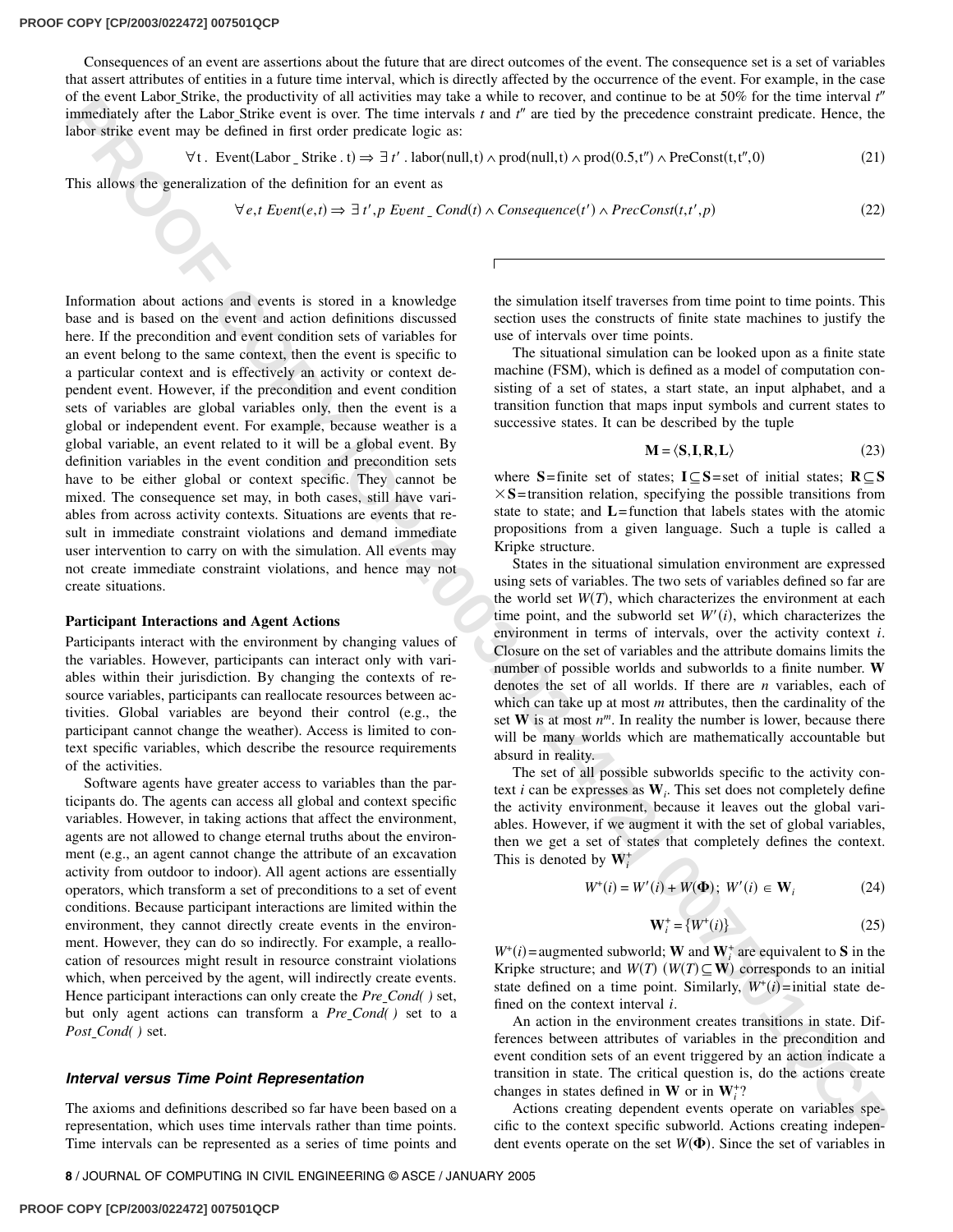the subworlds have been augmented with the global variables, independent events are essentially multiple instances of the same action across all contexts. Hence, actions creating context dependent and independent events can create state transitions in  $W_i^+$ . This representation allows multiple state changes to occur in the environment, each in a different context, at any point of time. In other words, an interval representation allows simultaneous context dependent events across different activity contexts without breaking the semantic structure.

It is very difficult to define unique state change actions as operators on **W**, without breaking the semantic structure. Only actions triggering independent events can be expressed as state transitions. Simultaneous context specific dependent events cannot be expressed within **W** using the defined action-event semantics. Hence, state transitions defined by actions are best suited for the set of states  $W_i^+$  defined on Subworlds that are based on an interval representation of time.

The Kripke structure that can be defined for the context *i* in the simulation environment is

$$
\mathbf{M} = \langle \mathbf{W}_i^+, \mathbf{I}, \mathbf{R}, \mathbf{L} \rangle \tag{26}
$$

where

$$
\mathbf{I} = \mathbf{W}^+(i)
$$
  

$$
\mathbf{R} \subseteq \mathbf{W}_i^+ \times \mathbf{W}_i^+
$$
 (27)

$$
\mathbf{L} \in \mathit{Set\_of\_all\_Events} \tag{28}
$$

In effect we have a FSM for each context allowing simultaneous activities and events; actions serving the purpose of state transition operators and events providing a language to express changes in state. This is the rational behind using an interval representation of time.

**CAUSE CONFERENCE CONFERENCE AND THE UNIT CONFERENCE AND THE UNIT CONFERENCE AND THE UNIT CONFERENCE AND THE UNIT CONFERENCE AND THE UNIT CONFERENCE AND THE UNIT CONFERENCE AND THE UNIT CONFERENCE AND THE UNIT CONFERENCE** Tambe et al. (1995) argue that FSM languages are too restrictive to represent human like intelligence. Similarly, time-point representation based FSM languages are inadequate for reasoning about the real life nature of the parallel events in the construction domain. Even though such an approach was used for developing situational simulations in the air-combat domain (Tambe et al. 1995), parallelism and simulation of multiple fighter planes was achieved through DIS technology by running multiple copies of pilot agents participating in battlefield simulations (*ModSAF*: Calder et al. 1993). In essence they were running multiple FSMs in parallel.

#### **Agent Reasoning**

In this section a reasoning mechanism is introduced. This mechanism can be used by a software agent to perceive present actions and predict the future evolution of the simulation environment based on the definition of the simulation environment and the interval temporal reasoning.

The agent comes into play between every consecutive discrete time point in the simulation (between any two consecutive "days" during the simulation of the project). The agent infers after the time point  $T$  and before the time point  $(T+1)$ . Given the knowledge of the environment in terms of variables at the end of the time point *T* and a set of assertions about the environment, the agent can identify the events, which were triggered due to user interaction during the time point *T* and predict the outcomes of such present events in the future. Furthermore, by identifying the

existing conditions, the agent can suggest a list of actions to the event generator to appropriately create situations in the environment.

In its inference environment, the agent has complete access to information encoded in terms of sets of variables  $W(T)$  and *W*(T-1). Since subworlds cannot change state during the inference process, the agent's inference environment is static. It is also discrete, since there are a finite number of possible states that a subworld can take. The environment is also nonepisodic, because the agent needs information from  $W(T)$  and  $W(T-1)$ . Finally, from the agent's point of view, the environment is nondeterministic, as it cannot predict all user interactions or event generator decisions in the immediate future.

It may be noted here that for every event, the set of event conditions may be referred to as the postcondition set for the action triggering the event. The precondition set of the action and event are identical. The following assumptions of closure can also be made:

1. Event closure: An occurrence of an event implies that an action occurred. This is expressed as

$$
\forall e, t. \; Event(e, t) \Rightarrow \exists \; Action(t. start) \tag{29}
$$

2. Attribute closure: This reflects a closure on the attributes and variables and implies that any change in attributes of variables implies that an event has occurred. This is expressed as

$$
\forall t, t'. Pre\_Cond(t') \land Post\_Cond(t) \land Meets(t', t)
$$
  

$$
\Rightarrow \exists e \; Event(e, t)
$$
 (30)

On the basis of the definition of an action [Eq. (20)], definition of an event [Eq. (22)], variable unification (variables unify when they both describe the same entity and take up the same attribute value, two sets of variables unify when there is a one-to-one unification between the members of the sets) and the assumptions of closure [Eqs. (29) and (30)], the following theorem can be stated:

**Theorem:** *A specific action can be inferred to have occurred in between time points*  $(T-1)$  *and T if for all contexts concurrent at both*  $(T-1)$  and T there exists at least one context i such that *W*<sup>'</sup>(*i*) at  $(T-1)$  has a subset of variables which unify with the *precondition set of the action and Wi*- *at T has a subset of variables which unify with the postcondition set of the same action*.

Given a context *i* for which there exists sets *S* and *S'* which unify with the precondition and postconditions sets of the same action at  $(T-1)$  and *T*, respectively, it is required to prove that there was an  $Action(T)$ .

*Proof:* We know that  $S \subset W'(i)$  at  $(T-1)$  and  $S' \subset W'(i)$  at *t*. By definition, the member variables of *S* and *S'* are identical but have different attribute values. Let us assume that *S* and *S'* are homogeneous over time intervals *m* and *n*. A change in the values of variables occurs at  $(T-1)$  and at *T*. Therefore, *m.end*= $(T-1)$ and *n*.*start*=*T*. Hence by Eq. (3) we can say *Meets*(*m*,*n*).

Now by Eq. (30)

$$
S(m) \wedge S'(n) \wedge \text{Meets}(m, n) \Rightarrow \text{Event}(e, n) \tag{31}
$$

by Eq. (29)

$$
Event(e, n) \Rightarrow Action(n.start)
$$
 (32)

Hence, there was an *Action*(T).

*Corollary*: *For every action taken there is a set of assertions, which predict the future of the simulation environment*.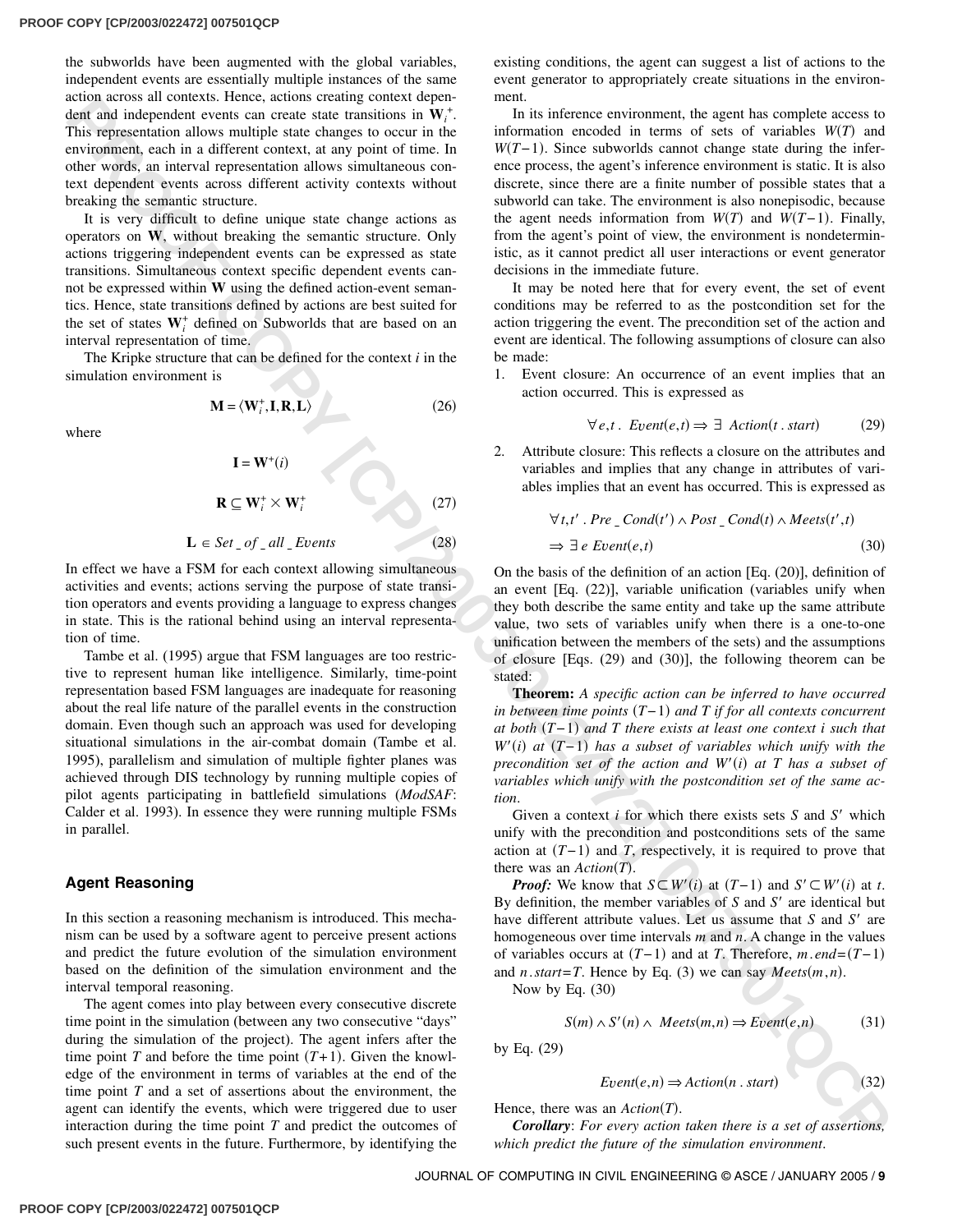

**Fig. 4.** Agent algorithm

This is proved because of the fact that every action implies an event which, in turn, implies a consequence set [Eqs. (20) and (22)]. Prediction by the agent for possible future actions follows Axiom 4.

#### *Validation*

A theorem prover was implemented for the stated theorem using the Forward Chaining algorithm (Russell and Norvig 2002). Given the perceptions of the world in terms of  $W(T)$  and  $W(T)$ −1), the agent classifies the variables into subworlds specific to contexts that are concurrent in both *T* and *T*−*1*. It then isolates all contexts in which variables have registered changes in attribute values. Then for each of these contexts, it unifies the variables with action and event definitions in the knowledge base. All inferences are added as facts to the Assertion set, thus allowing reasoning in future worlds to be based on perceptions and outcomes of the past. Fig. 4 illustrates the algorithm.

**EXAMPLE COPY (FIRST AND A CONSULTER COPY (FIRST AND A CONSULTER AND THE UNIT CONTINUES (FIRST AND A CONSULTER AND A CONSULTER AND A CONSULTER AND A CONSULTER AND A CONSULTER AND A CONSULTER AND A CONSULTER AND A CONSULTE** The implementation was done in Sun Java. The knowledge base encodes information about defined events using directed acyclic graphs. The variables and actions represent nodes, while the edges are represented dependencies between the nodes and are labeled with the states of the variable. There are no edges between variable nodes. All edges originate from variable nodes and lead to action nodes, or originate from the action nodes and lead to variable nodes. The labels on the edges define the state of the variable, which shares an edge with an action node. The set of all variables, which have edges *into* an action node, form the precondition set of the event triggered by the action. Similarly the set of all variables, which have edges *out* of an action node comprise the postcondition and event condition sets of the event triggered by the action. Whenever there is a match in the precondition set of variables of an action with  $W'(i) \subset W(T)$  (a *match* entails, that the variables should also have the same states as the state labels on the edges into the action node), the event triggered by the action can either be thrown by the agent or predicted for the future. If there is a match in the precondition set of variables of an action with  $W'(i)$  ⊂  $W(T-1)$  and a match of the postcondition set of variables of an action with  $W'(i) \subset W(T)$ , then the event can be inferred to have occurred at time point *T* of the simulation for the context *i*.

The implementation of the software agent was done to specifically test the representation. For a simulation spanning over 20 days or time points, a given set of event definitions and a random event generator, the implementation was able to detect and predict events perfectly. Events arising out of consequences of previous events could also be detected perfectly. That is, whenever there was an event it was detected. Also, whenever the preconditions were fulfilled an event was predicted. Finally, more than one event could be detected and reasoned about on any particular day, even when the events spanned over different periods of time.

Given the theoretical model these results are not surprising. All agent inference and reasoning is done on the basis of assertions about actions and events in a knowledge base of facts. The inference mechanism is sound and complete within definitions of actions and events defined in the knowledge base. Hence, if an action is defined in the knowledge base, then it will always be predicted every time its precondition set is fulfilled. Also, an event defined in the knowledge base will always be inferred if it has occurred. However, if there is a combination of variable attributes, which is not documented in the knowledge base, then they will simply go unnoticed. Hence, an efficient implementation of this agent lies in developing an accurate knowledge base of facts, and creating appropriate closures on participant interaction.

The reasoning introduced in this paper is limited to dealing with simple conjunctive clauses only. Disjunctions are difficult to deal with because they often make the problems computationally intractable. Also, the success of the reasoning mechanism depends upon how accurately the action and event definitions capture the causal nature of events in the real world. Research is being conducted to identify appropriate precondition, event condition, and consequence sets so that the environment can appropriately simulate the reality of events.

## **Conclusions**

Rojas and Mukherjee (2003b) cite the usefulness of situational simulation environments as learning environments in other domains and argue that the same can be used in the construction management domain. In this paper the writers have gone on to establish that the currently used discrete event simulations paradigms are unsuitable for developing a general purpose situational simulation environment for the construction engineering and management domain. Such paradigms are not appropriate for representing and reasoning about multiple parallel events overlapping in time. A survey of construction simulation shows that there is limited work done in the field of general purpose interactive simulations.

The contribution of this paper lies in introducing semantics based on constraint satisfaction and interval temporal reasoning, which allow the representation and reasoning about actions, events and situations within a general purpose framework. The writers have also theoretically validated the representation to be sound and complete. Events are very important in situational simulations as they form the crux of the educational experience that situational simulations are supposed to deliver. Hence, this work is a stepping stone in aiding the development and application of situational simulation environments in construction.

#### **Notation**

*The following symbols are used in this paper:*

- $\forall$  = for all;
- $\exists$  = there exists;
- $\Rightarrow$  = implies;
- $\neg$  = negation;
- $\land$  = logical AND; and